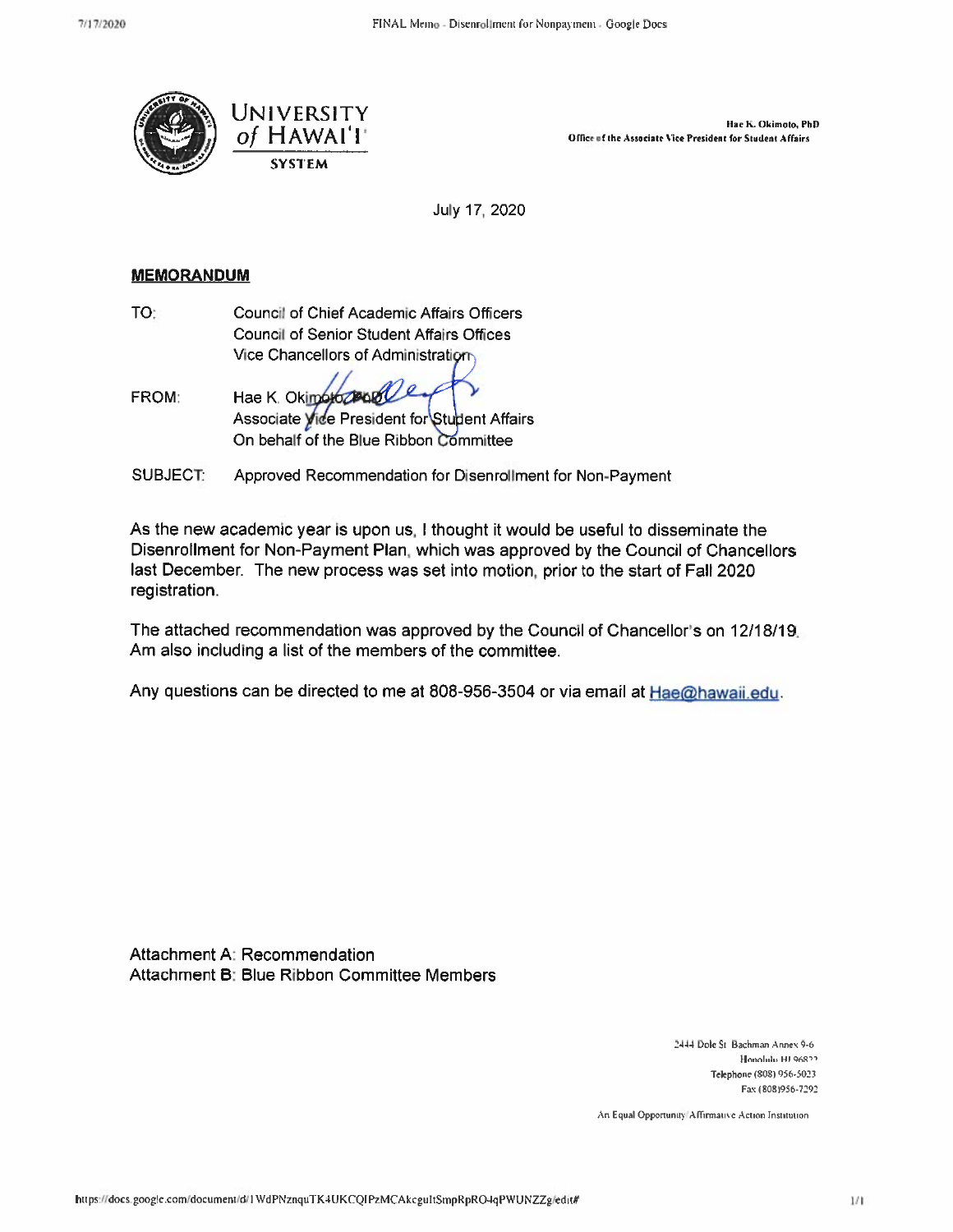## **Blue Ribbon Committee on Disenrollment for Non-Payment**

Tuition and fees payments are required by 4:00 pm on the last business day prior to the start of the semester, or enrollment in the payment plan (5 month payment plan and student has the ability to join anytime).

At the time of registration, students will be required to indicate how they will make payment. Option will include:

- \_ I will enroll in the payment plan
- \_ I am receiving Financial Aid
- \_ I will pay by (date: last business day before semester starts)
- \_ I will be paying using VA benefits

If a student has not paid by the payment due date, their account is considered delinquent. Consequences for delinquency begins the day after the last day to withdraw without a "W". The consequence will be a Financial Obligation hold. This will mean no future registration and the inability to request transcripts until the obligation has been met. The threshold for delinquency will be set at a specified dollar amount (currently considering \$200) and will be managed via a new Administrative Procedure.

Once a financial obligation is placed on a student record, campuses can begin working with students to get them to pay before the next registration begins.

For students on the payment plan, if the last scheduled payment does not process (expired card, insufficient funds, etc.) and they are registered for the subsequent semester, then the subsequent semester's registered courses will be administratively disenrolled for non-payment of current semester's tuition and fees.

Disenrollment for non-payment will take place on the first business day of December or May.

Conditions:

- 1. No Show will remove some students
- 2. Delinquent means late therefore before semester begins, payment is technically not late
- 3. There could be enrollment issues the first year of plan
- 4. With this structure, students can access FA for next term
- 5. With new VA regulations which went into effect on August 1, 2019, students receiving VA benefits cannot be disenrolled for non-payment of tuition and fees.
- 6. Change HARs: definition of delinquent:
	- $\bullet$  Greater than a specified amount  $-$  to be determined by the university via administrative rules (i.e. greater than \$200) – prevents registration
	- Otherwise holds transcripts, etc.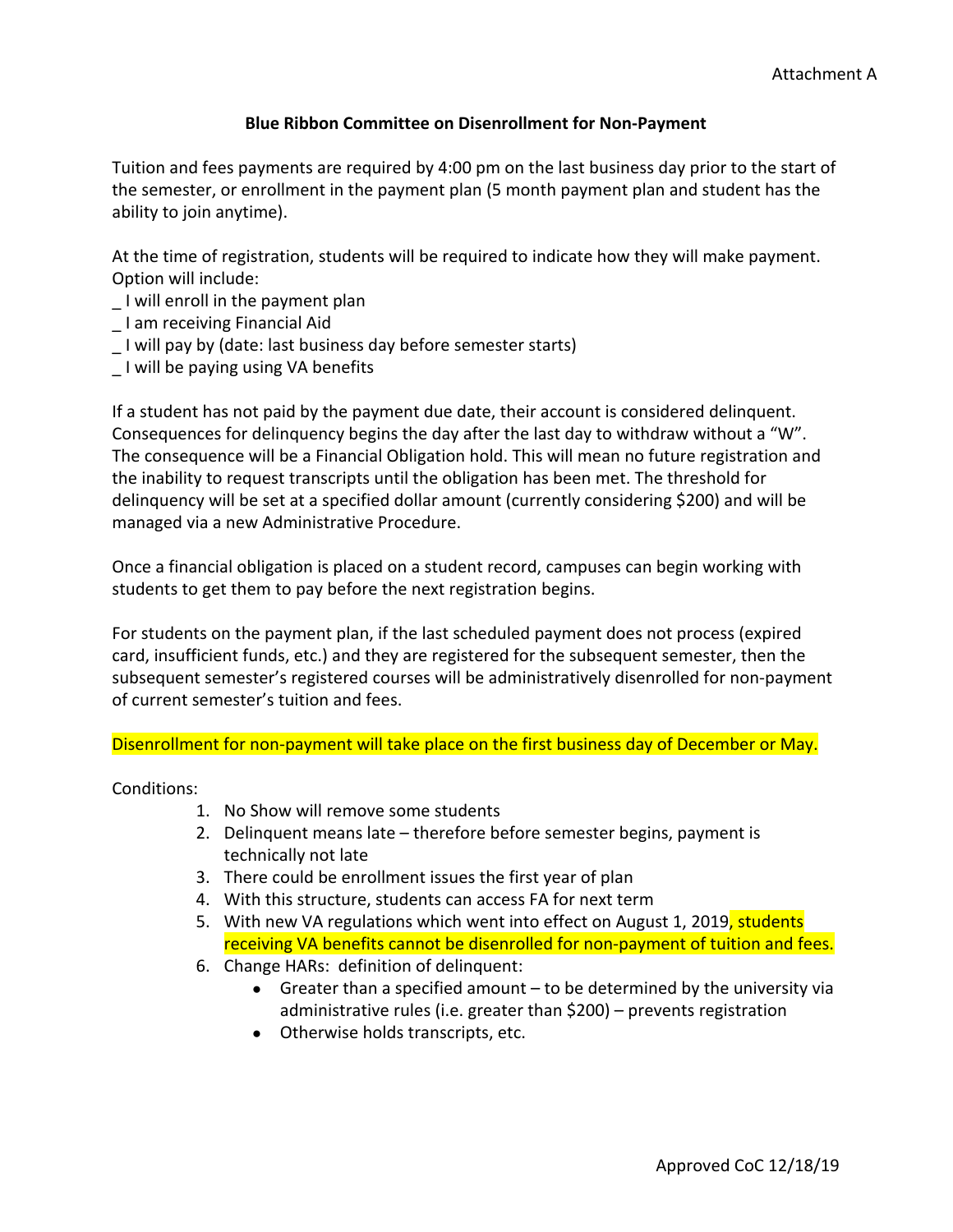## **Disenrollment Timeline**

Payment plans due a specific date each month per semester (i.e. 15<sup>th</sup>). If payment plan payment is rejected, student is contacted and provided an opportunity to correct.

Fall Disenrollment for Non-Payment

| April | students begin registering for fall semester<br>students can pay, acknowledge payment date, or sign up for payment plan                                                                                                                                                                                             |
|-------|---------------------------------------------------------------------------------------------------------------------------------------------------------------------------------------------------------------------------------------------------------------------------------------------------------------------|
| July  | 1 <sup>st</sup> installment of payment plan                                                                                                                                                                                                                                                                         |
| Aug   | 2 <sup>nd</sup> installment of payment plan                                                                                                                                                                                                                                                                         |
| Aug   | Payment Due - Friday, 4:00 pm prior to start of Fall semester                                                                                                                                                                                                                                                       |
| Sept  | 3rd installment of payment plan                                                                                                                                                                                                                                                                                     |
| Sept  | Day after Last day to withdraw without a "W"<br>if a student hasn't paid in full, or their payment plan payment is rejected, FO hold<br>placed<br>no ability to register in Nov for Spring unless this is cleared<br>provides campuses time to work with student to pay or enroll in payment plan<br>$\blacksquare$ |
| Oct   | 4 <sup>th</sup> installment of payment plan                                                                                                                                                                                                                                                                         |
| Nov   | 5 <sup>th</sup> installment of payment plan                                                                                                                                                                                                                                                                         |
| Nov   | day after last payment plan due date: if payment plan payment is rejected, and<br>student has enrolled for Spring semester, identified to be disenrolled                                                                                                                                                            |

Dec. 1 All students who have financial obligations greater than \$200 and have registered for Spring semester will be disenrolled from spring courses.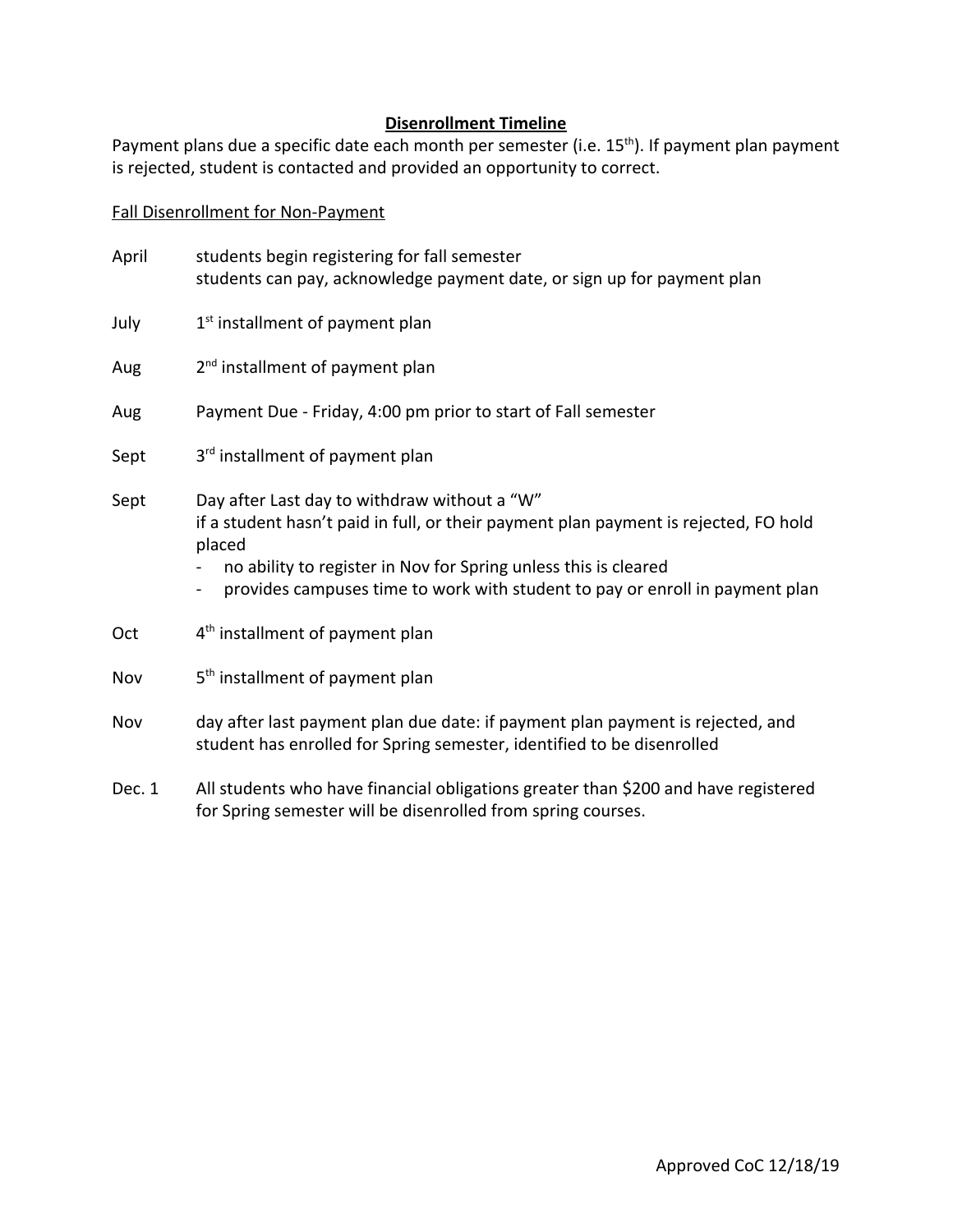# Spring Disenrollment for Non-Payment Schedule

| Nov     | students begin registering for spring semester<br>students can pay, acknowledge payment date, or sign up for payment plan                                |
|---------|----------------------------------------------------------------------------------------------------------------------------------------------------------|
| Dec     | 1 <sup>st</sup> installment of payment plan                                                                                                              |
| Jan     | Payment Due - Friday, 4:00 pm prior to start of Spring semester                                                                                          |
| Jan     | 2 <sup>nd</sup> installment of payment plan                                                                                                              |
| Jan/Feb | Day after Last day to withdraw without a "W"                                                                                                             |
| Jan/Feb | if a student hasn't paid in full, or their payment plan payment is rejected, FO hold<br>placed                                                           |
|         | no ability to register in April for Fall unless this is cleared<br>provides campuses time to work with student to pay or enroll in payment plan          |
| Feb     | 3rd installment of payment plan                                                                                                                          |
| March   | 4 <sup>th</sup> installment of payment plan                                                                                                              |
| April   | students begin registering for fall semester<br>students can pay, acknowledge payment date, or sign up for payment plan                                  |
| April   | 5 <sup>th</sup> installment of payment plan; if payment rejected - student identified to be<br>disenrolled.                                              |
| April   | day after last payment plan due date: if payment plan payment is rejected, and<br>student has enrolled for Spring semester, identified to be disenrolled |
| May 1   | All students who have financial obligations greater than \$200 and have registered<br>for Fall semester will be disenrolled from fall courses.           |